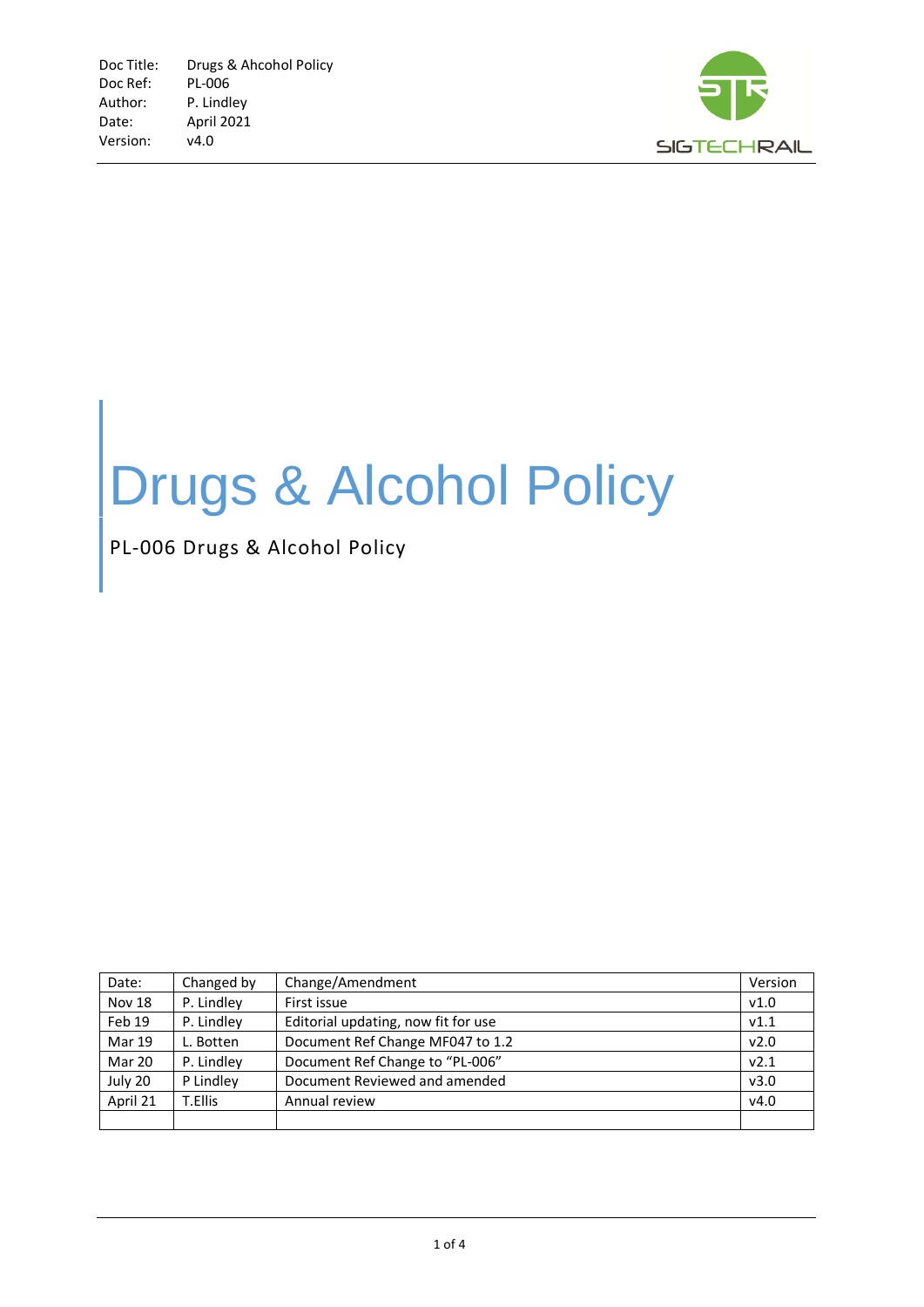

## Drugs & Alcohol Policy

In the interests of safety and the proper conduct of our business, SigTech Rail strictly imposes the following rules regarding illegal substances and alcohol, and anyone, employees of or sub-contractor to SigTech Rail, found to be in breach of this will be subject to disciplinary action.

Illegal substances and alcohol are not permitted on the Company premises, depots, signal boxes, railway tracks or training events. Anyone in possession or under the influence of alcohol may be subject to disciplinary action or termination of your contract for services. Anyone in possession or under the influence of illegal substances may be subject to disciplinary action or termination of your contract for services and we reserve the right to report the matter to the police.

The use, distribution or sale of illegal substances during working hours (including your breaks) at any time will result in disciplinary action or termination in your contract for services and SigTech Rail will report the matter to the police.

You must not attend work if you have taken or are under the influence of illegal substances, or if you are under the influence of alcohol. This includes coming to the work in the morning, returning to work after a break or attending conferences, exhibitions or evening meetings. All SigTech Rail employees and contractors must adhere to the Network Life Saving Rule, 'Never work or drive while under the influence of drugs or alcohol'.

If we believe that you have taken or are under the influence of illegal substances, or if you are under the influence of alcohol, we reserve the right to send you home from work and may, in accordance with the company disciplinary policy, begin disciplinary proceedings or terminate your contract for services if you are a contractor. You will not receive pay or sick pay for any time that you are absent from work in these circumstances.

Company procedure 'Occupational Health' defines the process and responsibilities for ensuring compliance with Railway Group Standards, Network Rail Standard NR/L1/OHS/051 6<sup>th</sup> edition, relevant TfL LUL Standards to prevent, so far as is reasonably practicable, offences under the Transport and Works Act 1992. Control measures include:

- Screening for drugs and alcohol prior to employment on Network Rail managed infrastructure
- An annual, unannounced, random screening of relevant employees and contractors to ensure that the number of relevant employees and contractors selected and the frequency at which testing is undertaken are sufficient to meet the requirements laid out in Railway Group Standards thereby ensuring that we will monitor the results of Drugs and Alcohol testing to identify trends, patterns and changes in the level of drugs and alcohol detection. We will at least annually audit and review the effectiveness of our Drugs and Alcohol Policy and make changes if required to prevent or eliminate increases in risk resulting from the deficiencies identified by the monitoring of our policy.
- Arrangements with a Network Rail approved provider for 'for cause' screening
- Reporting of results to Rail Sentinel

SigTech Rail also reserve the right to carry out random drug testing on any/all employees and contractors at any point in time during any working day. They shall be unannounced and will be non-discriminatory. We may also test you if there are grounds to suspect that an employee or contractor is unfit through alcohol or drugs. This will be carried out by an independent third party such as a medical practitioner or a company / clinic that provides drug testing services; either of which will be of our choosing.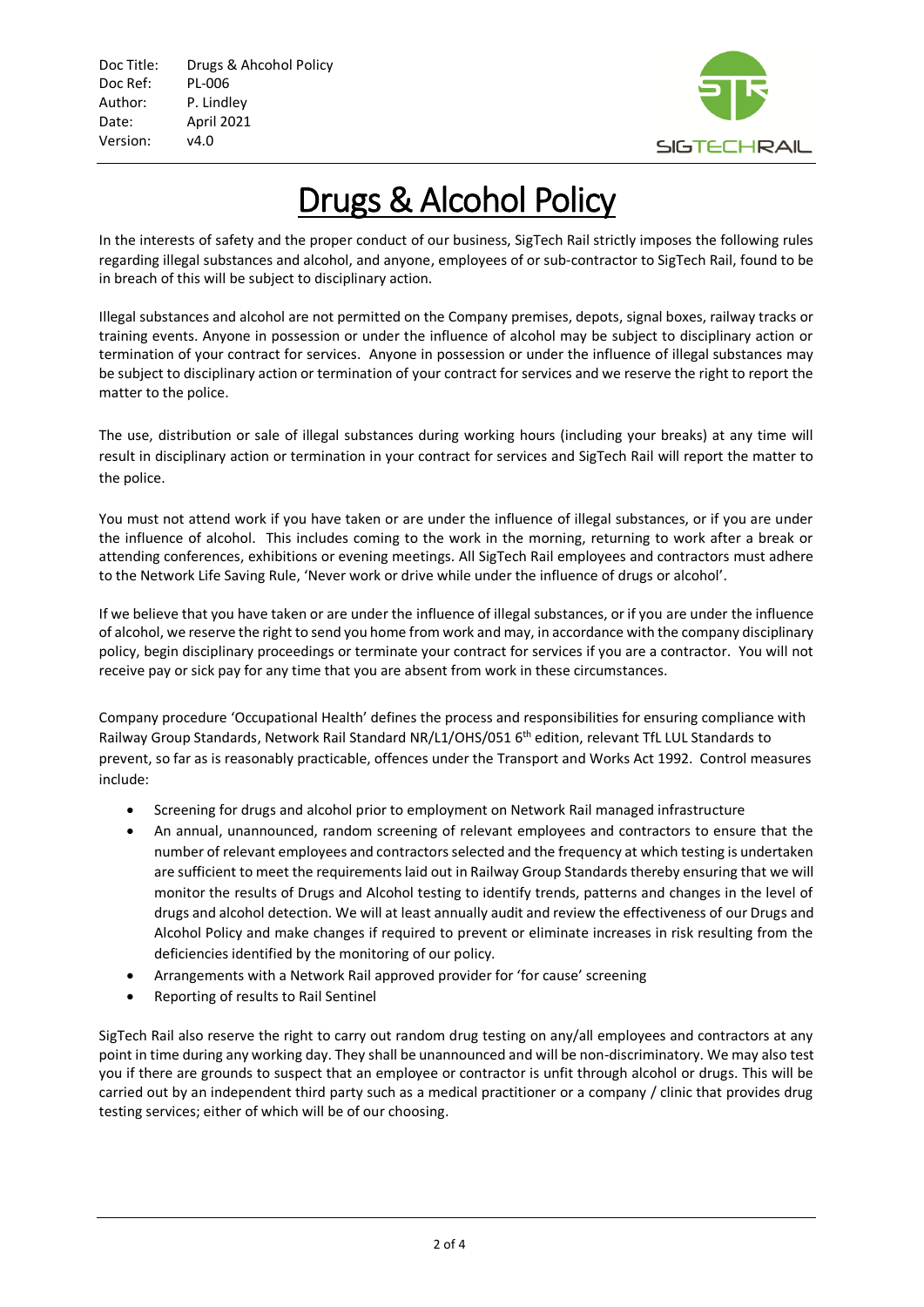Doc Title: Drugs & Ahcohol Policy Doc Ref: PL-006 Author: P. Lindley Date: April 2021 Version: v4.0



SigTech Rail will adhere to the alcohol cut off levels as prescribed by Railway Group Standard GE/RT8070 which deems you as unfit for work if you are tested for more than:

- 29 milligrams of alcohol per 100ml of blood
- 13 micrograms of alcohol per 10ml of breath
- 39 milligrams of alcohol per 100ml of urine

A refusal to be tested for drugs and alcohol will be regarded as positive result which may result in disciplinary action or for contractor's may lead to termination of their contract for services.

Employees & contractors may appeal against a positive result of a drugs and alcohol test.

Disciplinary proceedings may in any of the above circumstances consider the matter to be one of gross misconduct, which if the allegations are upheld, may result in your summary dismissal or in the case of contractors your contract being ended.

The Company reserves the right to search you or any of your property, including your vehicle, coat, bags or other items at any time, if there are reasonable grounds to believe that the prohibition on alcohol or illegal substances as outlined in this policy is being or has been infringed.

If a search is to be conducted it will be in accordance with the following:

- Searches will be carried out by a Director and a second senior employee will be present as a witness
- If the search is of the person's body:
	- it will be conducted by a Director and witnessed by a second senior employee who are both of the same sex as the employee.
	- body searches may involve asking you to remove outer layers of clothing but will never ask you to undress to a point where your underwear is visible
	- during a body search the Director carrying out the search will not touch you but may ask you to turn out pockets, undo cuffs, roll up sleeves or trouser legs, roll down waistband, pull up collars, remove socks and shoes, remove outer clothing or carry out actions of a similar nature.
- If the search is of a vehicle, bags or belongings, the employee subject to the search is entitled to be present throughout the search and you will be asked to empty bags or open your vehicle storage areas etc. before the person conducting the search looks further for any items that may be concealed
- The employee or contractor subject to a search is entitled to have a witness present
- Employees and contractors will be asked to consent to the search that is to be conducted; if you do not consent to the search your refusal to comply will be taken into account in reaching any decision at a disciplinary hearing.
- Searches will be conducted as discretely as possible and out of public view
- Specific searches will only be carried out if there is reason to believe that an employee or contractor is acting in breach of this policy.
- A record of all searches will be maintained confidentially and reviewed by the Directors to ensure fairness, consistency and that appropriate action has been taken.

If you are taking prescription medication that may have an effect on your work, you should discuss this with your doctor and then make arrangements to discuss the situation with your Manager in confidence, so that a reasonable agreement can be reached about your work situation. You should not attend work if prescription medication results in you being unsafe to travel to and from work or to be on work premises, or the medication renders you incapable of carrying out your work. In most circumstances it is likely that if prescription medication affects you in these ways, that you will be signed off from work by your GP or consultant and you should submit your FIT note to the Company.